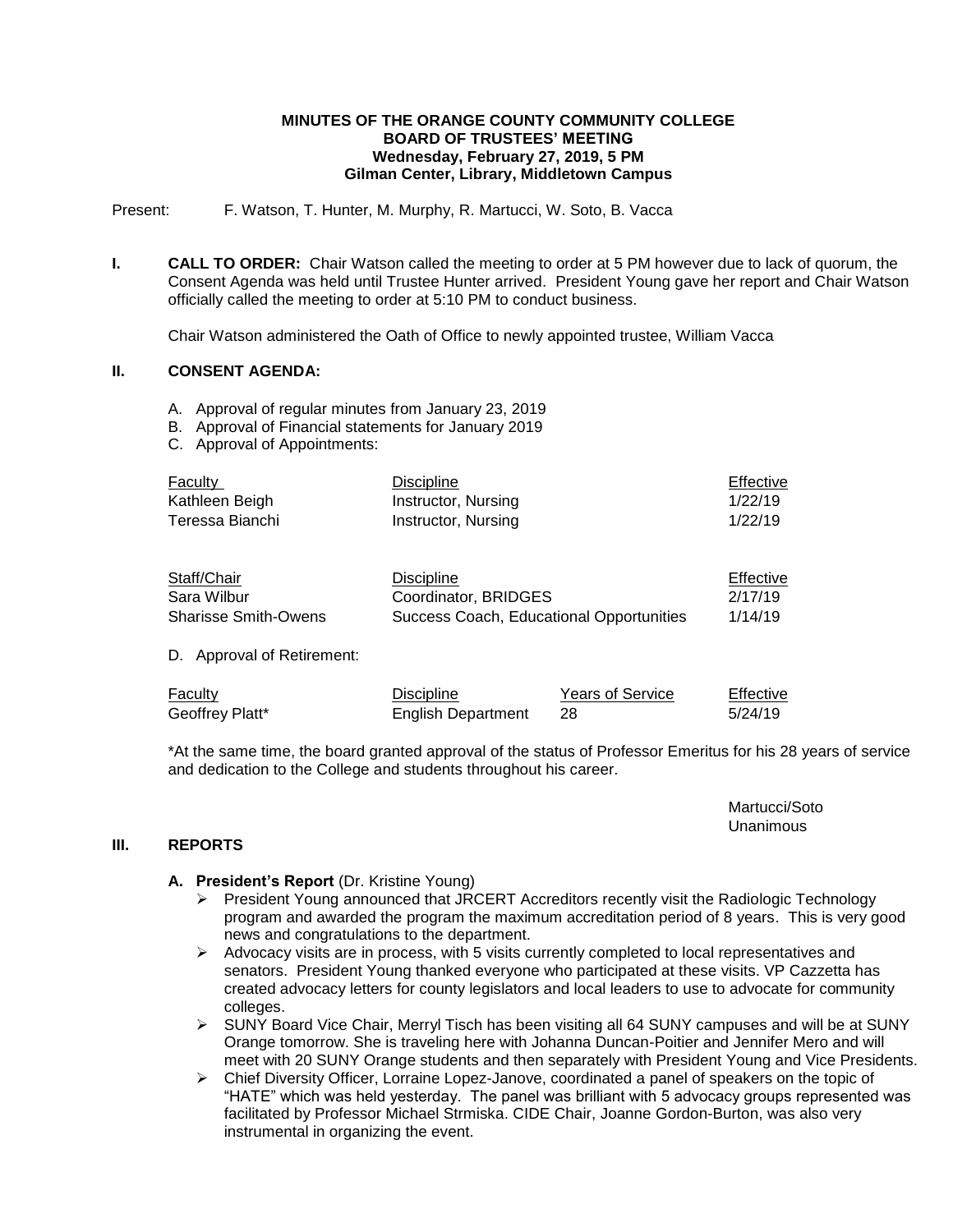## Board Minutes – February 27 – Page 2

 $\triangleright$  The Chancellor is coordinating an initiative to combat student food insecurity on college campuses. The SUNY Orange Food Bank is up and running with students taking advantage of it. Unfortunately, the Newburgh solution fell through however VP Cazzetta is working on an alternative.

# **B. REPORT OF THE COLLEGE GOVERNANCE SYSTEM** (Paul Basinski)

Mr. Basinski arrived late, due to an Executive Committee meeting, therefore the below report was given after the 2019-2020 Budget Preview.

- $\triangleright$  Governance approves all changes to the official academic policies and they have approved changes to grading, attendance, and withdrawal policy. The changes are official and have been sent to the Vice President for Academic Affairs for Academic Policy Manual AY 2019- 2020.
- $\triangleright$  Governance members have been attending the recent meetings with local representatives to advocate for a funding floor at community colleges.
- $\triangleright$  The Safety Committee of Governance is reviewing final recommendation on water safety and may have the recommendation to Administration soon.
- $\triangleright$  The Scholarship Committee of Governance continues to work with the Foundation and the meetings have been productive. Mr. Basinski offered his thanks to Ms. Ansbro for assisting with the timetable for awarding scholarships.

# **C. REPORT OF THE STUDENT TRUSTEE:** (Will Soto)

#### SUNY Orange Student Senate:

- $\triangleright$  After the suggestions made at the last board meeting, the senate decided to take a step back and reconsider the purpose and design behind this much needed space. In the past weeks the Senate collaborated with the Architect Club for designs and the Culture Club for inclusive themes that would promote inclusion. The group, now spearheaded by a team of different backgrounds, decided to survey the students and see their expectations for this space are. The findings from this survey will then be formed into program requirements that the Architect club will transform into design models.
- $\triangleright$  Two new additions to the senate have been added to replace the vacancies: Jeffrey Manapat of Newburgh, Trey Smith of Middletown campus, and Aaliaya Patterson of Middletown campus.

#### News

- $\triangleright$  Three students in the coming week from the Board of Activities will be attending the National Association of College Activities (NACA) to begin research into building next academic years events. This conference is an opportunity for the students to grow their knowledge of event planning and networking while bringing back much needed information that directly involves the student life on campus.
- $\triangleright$  Trustee Soto's attendance at the latest higher education advocacy meeting with local representative Assemblyman Jonathan Jacobson, was a success. Assemblyman Jacobson was very receptive to thoughts and strategies put forth. The current bill which Assemblyman Jacobson is working on would create an opportunity for students to gain rights to the Excelsior Scholarship for vocational training.
- $\triangleright$  A third student, this academic year, reached out to Trustee Soto regarding tuition and fees. Heather Burakowski, the president of the C.O.T.A. club (a health profession orientated club), was concerned about how the additional fees that the health profession students are charged with are allocated. Trustee Soto contacted VP Brusati, and she suggested he speak to Dr. Michael Gawronski, Associate VP for the Health Professions. Upon Trustee Soto's request, Heather will report back to him with the information she finds, hopefully satisfying her concerns.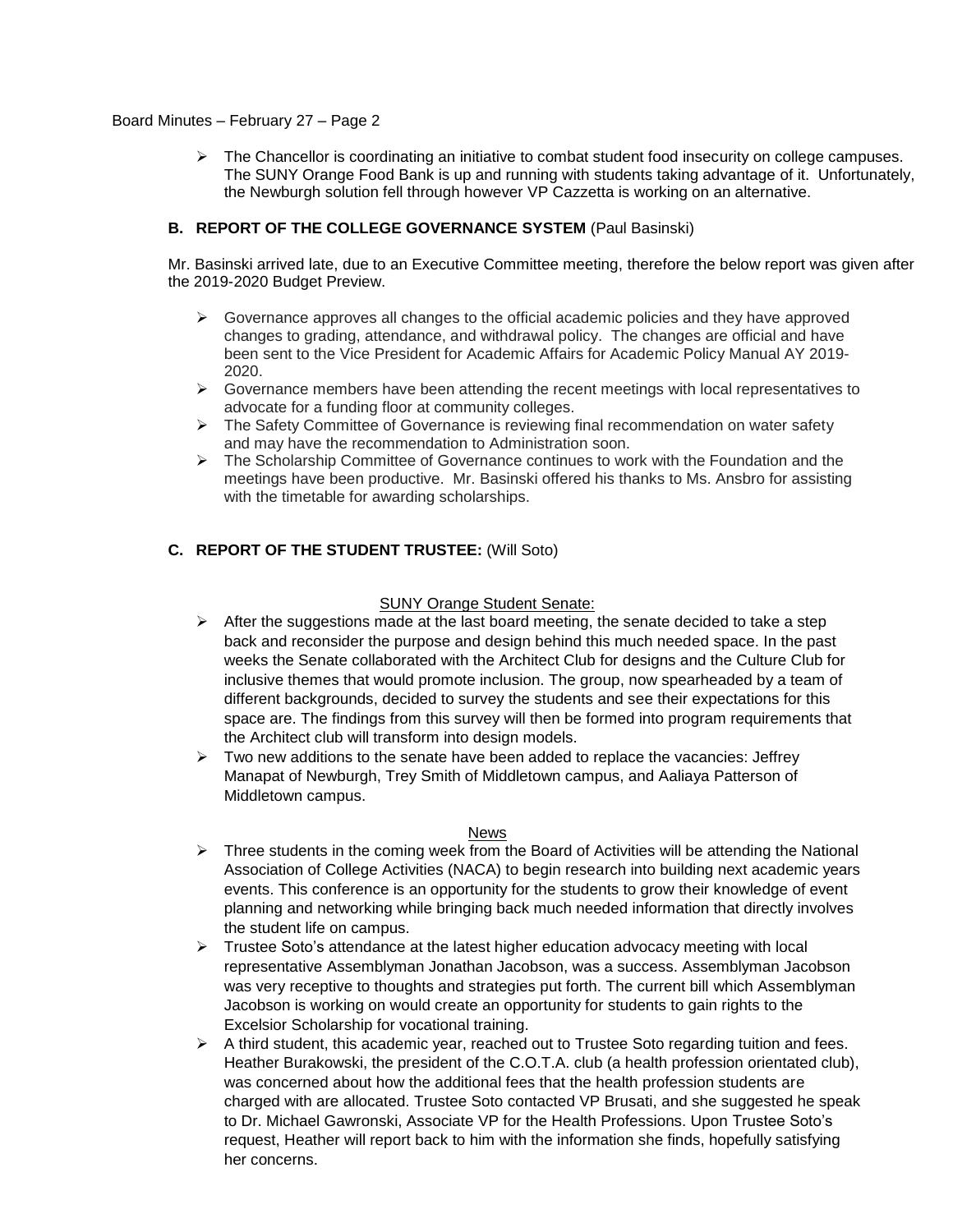# **D. REPORT OF THE COLLEGE ASSOCIATION** (Vinnie Cazzetta)

- $\triangleright$  The Inclusive classroom at the Newburgh Lab School opened this Monday (Feb 25th). A marketing piece promoting the Newburgh Lab School was distributed to all businesses in the Newburgh zip code.
- $\triangleright$  Proposals from auditing firms who received an RFP for College Association auditing services are due this Friday (March 1). Interest for all four firms who received an RFP has been good.
- $\triangleright$  The College bookstore is in a Follett region of 26 community college bookstores. SUNY Orange ranks #2 (out of 26) in terms of rental book sales. Mr. Cazzetta has been very pleased with the new manager of the College Bookstore, Meaghan Engel, who has been on board for about 5 months now.

# **E. REPORT OF THE FOUNDATION BOARD (Dawn Ansbro)**

Ms. Ansbro noted the following highlights and the full report is *included as Addendum 1 to these minutes*.

- $\triangleright$  The Bowl-a-thon held on Sunday, March 3 was a great success and tickets were sold out.
- $\triangleright$  Several new scholarships have been added including the Irma Schwinger Scholarship, the Hudson Valley Federal Credit Union Scholarship, the Statya A. Klingelhoffer Scholarship and the Apprentice Players Theater Arts Scholarship.
- $\triangleright$  In AY 20-21, the Claudine M. LeDuc Scholarship will be added. This is an endowed scholarship with \$25,000 to start followed by another \$25,000 the following year.
- $\triangleright$  The Scholarship scheduling portal has been open since January 16 and to date, 168 scholarship applications have been submitted.

# **F. SPECIAL REPORTS:**

#### **AY 2019/2020 Budget Preview** (Kris Young)

President Young gave a comprehensive Budget preview for AY 2019-2020, noting the following:

- Major budget drivers are Enrollment, Tuition Rate, County Aid, State Aid, Salaries and Benefits. Enrollment is the largest influence on budget, however Salary and Benefits are 85% of the total budget.
- $\triangleright$  Budget vs. Actual Full Time Equivalent was reviewed and for AY 18/19: Budgeted 4560 and Actual 4507.
- ▶ Budget History highlights were reviewed from AY 10/11 through AY 18/19 with regard to County and State Aid. The College did not request an increase in aid from the County for AY 16/17 and 17/18. State Aid has not been consistent with what it should be for the past several years.
- $\triangleright$  With budget challenges, it was necessary to eliminate 7 positions this year, which will not be replaced.
- Challenges include: State Funding model, enrollment/demographics, tuition rate constraints, unsustainable health insurance costs, "bare bone" department budgets, unknown union contract terms, and maximized use of limited financial resources.
- $\geq$  Budget scenario summaries were reviewed.<br>  $\geq$  A recommendation was made to the board fo
- A recommendation was made to the board for increase in tuition and will be voted on under "New Business". There is no increase to student fees under this recommendation.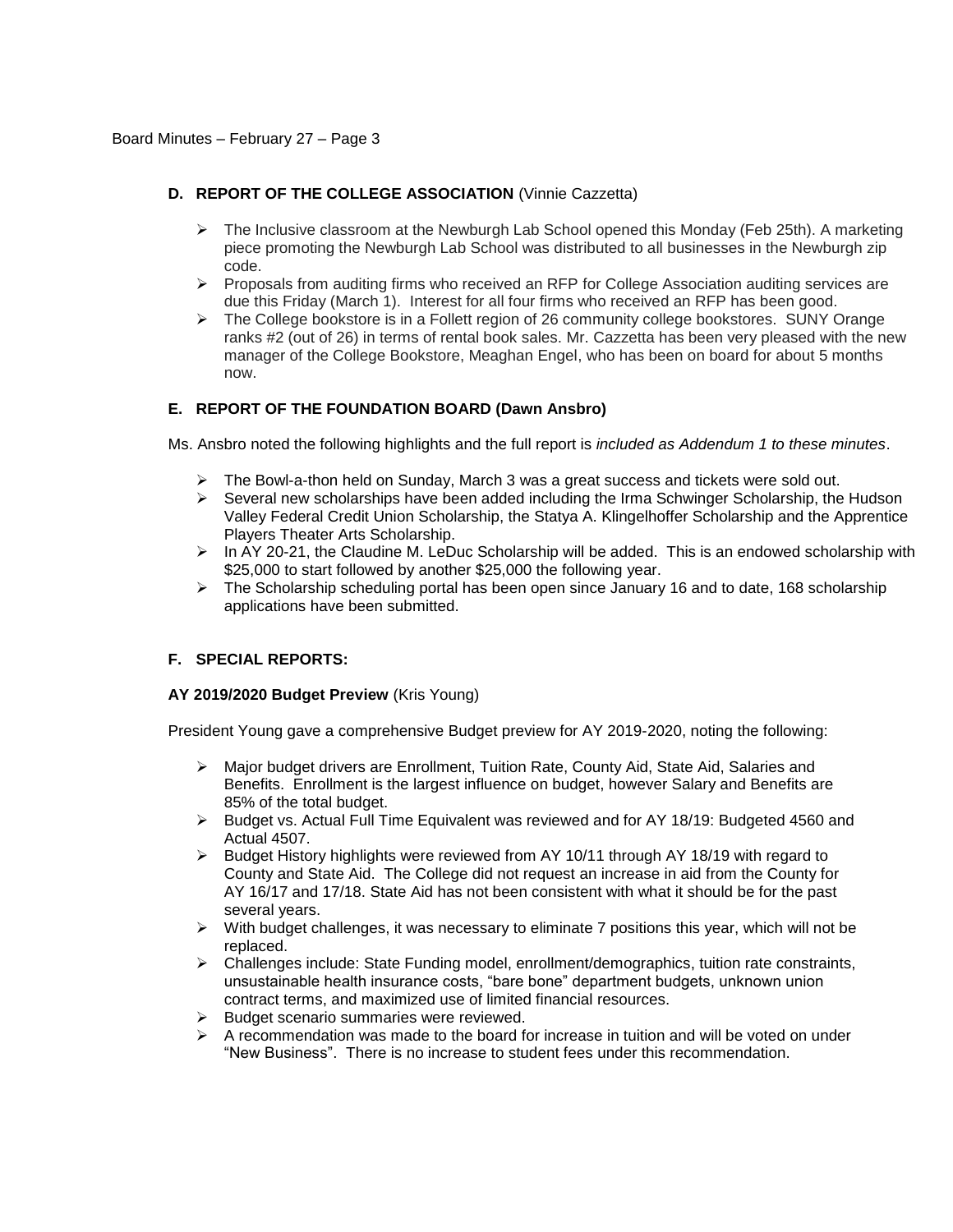Board Minutes – February 27 – Page 4

# **IV. OLD BUSINESS:**

## **Policy Committee Update:**

Chair Watson noted that currently there is no Chair for this committee however BP 3.19: Consensual Relationships was previously reviewed by the committee and submitted for approval this evening under "New Business."

## **V. NEW BUSINESS**:

1. Resolution 4: Resolution to Set Annual Full-time Tuition of \$5184 for Academic Year 2019-2020 and a part-time per credit student tuition rate of \$216.

*A motion was made* to approve Resolution 4

Martucci/Soto Unanimous

2. Resolution 5: Resolution to Set Student Fees (Academic Year 2019-2020)

*A motion was made* to approve Resolution 5

Hunter/Murphy Unanimous

3. Motion to approve BP 3.19: Consensual Relationships

A motion was made to approve BP 3.19 Soto/Hunter

Unanimous

# **VI. BOARD CHAIR COMMENTS:**

- $\triangleright$  Chair Watson announced that he received a letter from a former trustee, Helen Ullrich, resigning from her position on the board. Ms. Ullrich served the College with distinction and will be recognized for her many years of service to the board. Details will be announced when available.
- $\triangleright$  At board places:
	- o SOARS program for March 9, 2019
	- $\circ$  Copy of Advocacy form letter provided to Legislators. If trustees would like to use a similar letter to advocate to local representatives, see Vinnie Cazzetta.
	- o An Executive Session will be held at the close of board meeting.

# **VII. COMMITTEE REPORTS:**

#### **Academic and Student Services:**

- As part of the last meeting, VP Brusati, VP Hackman and Trustee Murphy visited the Emergency Food Pantry with AVP Torres-Diaz. The Governor mandated that all SUNY campuses must have a food pantry by end of 2019 and SUNY Orange pantry is well on its way. The Middletown pantry is located in the Shepard building and the Newburgh Campus will also have a food pantry however details are still being worked out. Students and other academic groups are very involved with food drives and ECCEL students are maintaining the closet. Cornell Cooperative Extension recently visited and was pleased with the pantry which they will continue to support. Orange Regional Medical Center contributed items from their last food drive to help start the SUNY Orange pantry.
- $\triangleright$  Student Services area looks wonderful and many thanks to the Foundation for the furniture contribution.